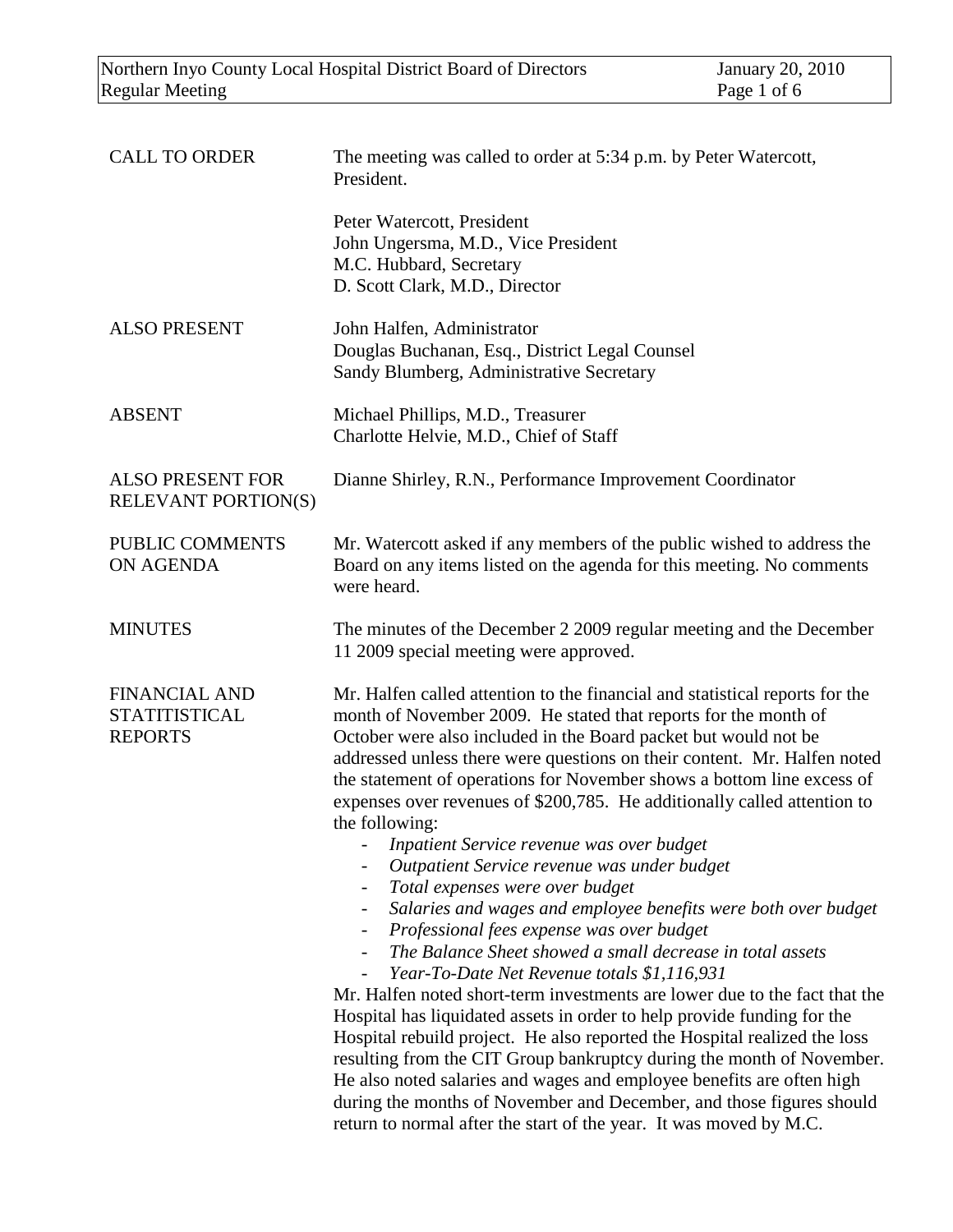| Northern Inyo County Local Hospital District Board of Directors<br><b>Regular Meeting</b> |                                                                                                                                                                                                                                                                                                                                                                                                                                                                                                                                                                                                                                                                                                                                                                                                                                                                         | <b>January 20, 2010</b><br>Page 2 of 6 |
|-------------------------------------------------------------------------------------------|-------------------------------------------------------------------------------------------------------------------------------------------------------------------------------------------------------------------------------------------------------------------------------------------------------------------------------------------------------------------------------------------------------------------------------------------------------------------------------------------------------------------------------------------------------------------------------------------------------------------------------------------------------------------------------------------------------------------------------------------------------------------------------------------------------------------------------------------------------------------------|----------------------------------------|
| <b>ADMINISTRATOR'S</b><br><b>REPORT</b>                                                   | Hubbard, seconded by John Ungersma, M.D. and passed to approve the<br>financial and statistical reports for the months of October and November<br>2009 as presented.                                                                                                                                                                                                                                                                                                                                                                                                                                                                                                                                                                                                                                                                                                    |                                        |
| <b>BUILDING PROJECT</b><br><b>BUDGET &amp; CASH FLOW</b>                                  | Mr. Halfen reviewed with the Board the current budget for the Hospital<br>rebuild project, and he identified the sources of funding for the project as<br>well as the expected timeline for cash expenditures.                                                                                                                                                                                                                                                                                                                                                                                                                                                                                                                                                                                                                                                          |                                        |
| <b>SECURITY REPORT</b>                                                                    | Mr. Halfen also called attention to the monthly security report, which<br>revealed no significant security issues.                                                                                                                                                                                                                                                                                                                                                                                                                                                                                                                                                                                                                                                                                                                                                      |                                        |
| <b>MEDI-CAL CUTS</b>                                                                      | Mr. Halfen noted Medi-Cal has cut its reimbursement rate for inpatient<br>services by ten percent, and additional cuts are expected in the future.                                                                                                                                                                                                                                                                                                                                                                                                                                                                                                                                                                                                                                                                                                                      |                                        |
| <b>CIT GROUP</b><br><b>BANKRUPTCY</b>                                                     | Mr. Halfen stated the Hospital realized a loss of \$149,393.81 as a result of<br>the CIT group bankruptcy, but Northern Inyo Hospital (NIH) still holds<br>bonds from that investment which will have monetary value in the future.                                                                                                                                                                                                                                                                                                                                                                                                                                                                                                                                                                                                                                     |                                        |
| <b>BONDS UPDATE</b>                                                                       | Mr. Halfen also reported the next series of revenue bonds have yet to be<br>issued, and market conditions are still being watched in order to choose<br>the most beneficial time to present the bond offering.                                                                                                                                                                                                                                                                                                                                                                                                                                                                                                                                                                                                                                                          |                                        |
| <b>CHIEF OF STAFF</b><br><b>REPORT</b>                                                    | On behalf of Chief of Staff Charlotte Helvie, M.D., Medical Staff<br>Coordinator Maggie Egan informed the Board the Medical Executive<br>Committee has met and recommends acceptance of the voluntary Staff<br>resignation of Radiologist Farhad Keliddari, M.D It was moved by D.<br>Scott Clark, M.D., seconded by Doctor Ungersma, and passed to accept<br>the voluntary resignation of Dr. Farhad Keliddari as recommended. Ms.<br>Egan also reported the Medical Staff is working with Administration to<br>develop a Hospitalist program, and the Medical Executive Committee is<br>in the process of developing a Performance Improvement plan for the<br>Medical Staff. Additionally, Vice Chief of Staff Helena Black, M.D.<br>recently attended a Medical Staff boot camp, and she is interested in<br>holding a similar boot camp for the NIH Medical Staff. |                                        |
| <b>OLD BUSINESS</b>                                                                       |                                                                                                                                                                                                                                                                                                                                                                                                                                                                                                                                                                                                                                                                                                                                                                                                                                                                         |                                        |
| <b>HEALTH PLAN</b><br><b>RENEWAL REPORT</b>                                               | Mr. Halfen referred to the Health Plan Renewal Report from Barry Miller<br>and Associates for the 2010 policy year. Mr. Halfen called attention to a<br>3.5 percent increase in the cost of the plan, and stated the Hospital may<br>have to the look into alternative insurance solutions in the future. It was<br>suggested NIH might look into the possibility of combining insurance<br>membership with other area hospitals, and Mr. Halfen stated he has<br>discussed this possibility with Ridgecrest Hospital and Southern Mono<br>Healthcare District, and neither are interested in combining membership.<br>Following review of the report it was moved by Doctor Clark, seconded                                                                                                                                                                            |                                        |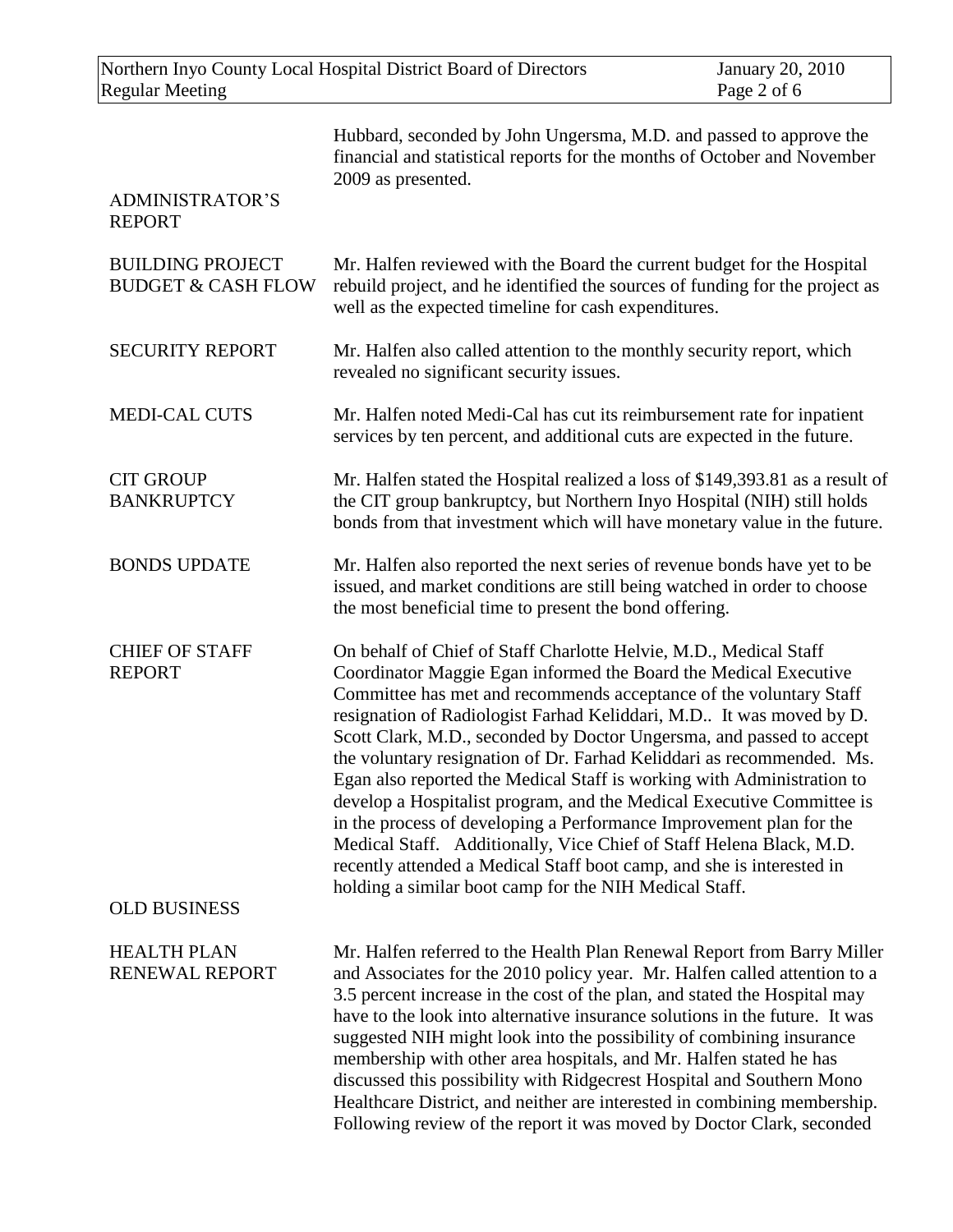| Northern Inyo County Local Hospital District Board of Directors<br><b>Regular Meeting</b>                     |                                                                                                                                                                                                                                                                                                                                                                                                                                                                                                                                                                                                                                                                                                                                                                                                                                                                                                                                                                                                                                                                                                                                                     | January 20, 2010<br>Page 3 of 6 |
|---------------------------------------------------------------------------------------------------------------|-----------------------------------------------------------------------------------------------------------------------------------------------------------------------------------------------------------------------------------------------------------------------------------------------------------------------------------------------------------------------------------------------------------------------------------------------------------------------------------------------------------------------------------------------------------------------------------------------------------------------------------------------------------------------------------------------------------------------------------------------------------------------------------------------------------------------------------------------------------------------------------------------------------------------------------------------------------------------------------------------------------------------------------------------------------------------------------------------------------------------------------------------------|---------------------------------|
| <b>NEW BUSINESS</b>                                                                                           | by Ms. Hubbard, and passed to approve the Health Plan Renewal Report<br>from Barry Miller and Associates as presented.                                                                                                                                                                                                                                                                                                                                                                                                                                                                                                                                                                                                                                                                                                                                                                                                                                                                                                                                                                                                                              |                                 |
| <b>RHC STAFF</b><br><b>AGREEMENT</b><br>AMENDMENT, J. SCOTT                                                   | Mr. Halfen called attention to a proposed Amendment to the Rural Health<br>Clinic (RHC) Staff Physician Agreement with Jennifer Scott, M.D He<br>noted the proposed amendment is an attempt to reimburse Dr. Scott in a<br>logical and fair way compared to other physicians who do not perform as<br>many female physicals. Mr. Halfen stated the proposed agreement allows<br>for a 60-day trial at a 70/30 reimbursement rate for the physician. It was<br>moved by Doctor Clark, seconded by Doctor Ungersma, and passed to<br>approve the proposed Amendment with Dr. Scott as recommended.                                                                                                                                                                                                                                                                                                                                                                                                                                                                                                                                                    |                                 |
| PLATELET FUNCTION<br><b>TEST MACHINE</b>                                                                      | Laboratory Manager Leo Freis, RPH referred to a proposal to purchase a<br>Platelet Function Analyzer for the Laboratory Department at a cost of<br>\$9,000. Mr. Freis stated the Hospital's current machine is obsolete and<br>considered to be old technology, and it is in the best interest of the<br>Hospital to obtain newer equipment. Following review of the proposal it<br>was moved by Doctor Clark, seconded by Doctor Ungersma, and passed<br>to approve the purchase of the Platelet Function Analyzer as requested.                                                                                                                                                                                                                                                                                                                                                                                                                                                                                                                                                                                                                   |                                 |
| <b>TURNER</b><br><b>MOBILIZATION</b><br><b>CONTRACT</b>                                                       | Mr. Halfen called attention to a proposed agreement with Turner Logistics<br>Corporation to initiate the process of purchasing equipment for the new<br>Hospital building. The agreement authorizes Turner to negotiate on<br>behalf of the Hospital in order to obtain the best possible equipment<br>prices. Following review of the agreement it was moved by Doctor Clark,<br>seconded by Ms. Hubbard, and passed to approve the agreement with<br>Turner Logistics Corporation to mobilize the process of purchasing<br>equipment for the new Hospital building.                                                                                                                                                                                                                                                                                                                                                                                                                                                                                                                                                                               |                                 |
| VSM & NIH<br>AGREEMENT; &<br>KAMEI/HATHAWAY<br><b>OPERATIONS</b><br><b>AGREEMENT RE:</b><br>MUTUHI MUGO, M.D. | Mr. Halfen called attention to a proposed agreement between VSM<br>Medical Group and Northern Inyo Hospital; and to a proposed Operations<br>Agreement between Nickoline Hathaway M.D. and Asao Kamei, M.D.<br>and Northern Inyo Hospital; which would facilitate bringing Mutuhi<br>Mugo M.D. to this area to practice internal medicine with Doctors Kamei<br>and Hathaway. Mr. Halfen explained that Doctor Mugo needs to be<br>employed by an independent company (VSM) per the terms of her J-1<br>visa, and that these two agreements will help facilitate Dr. Mugo<br>establishing her practice in this area. Mr. Halfen noted the Hospital<br>consulted with Wolfsdorf Immigration Law firm when drawing up these<br>agreements, and District Legal Counsel Doug Buchanan noted he will<br>make housekeeping corrections to the agreements prior to them being<br>signed. Following review of the agreements it was moved by Doctor<br>Ungersma, seconded by Ms. Hubbard, and passed to approve the<br>proposed agreements between VSM Medical Group and Northern Inyo<br>Hospital; and the proposed Operations Agreement between Nickoline |                                 |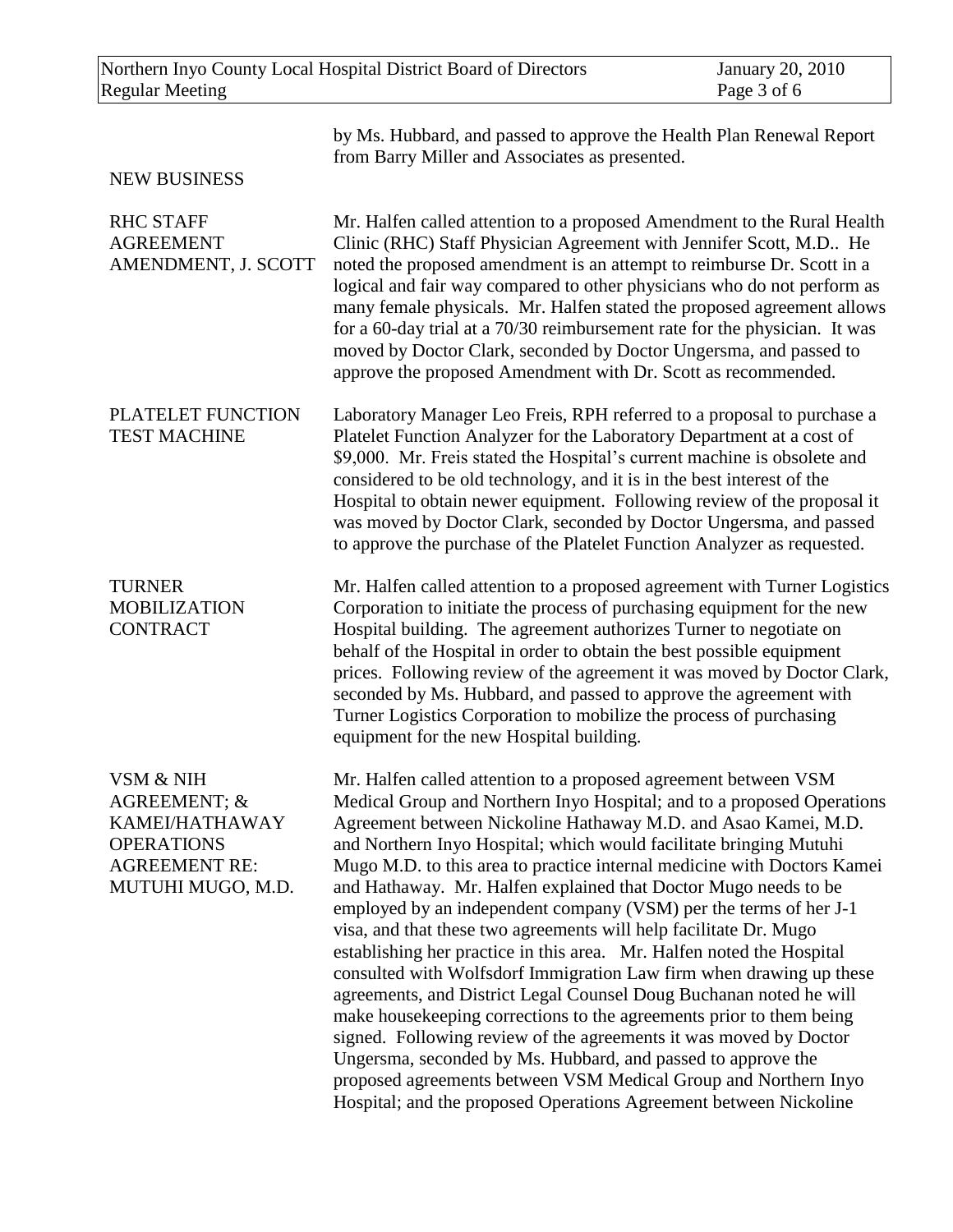Hathaway, M.D. and Asao Kamei, M.D. and Northern Inyo Hospital as requested.

| <b>MID-YEAR COST OF</b><br><b>LIVING ADJUSTMENT</b>               | Mr. Halfen called attention to statistics on current inflation rates and on<br>the consumer price index, which do not appear to support the need for a<br>mid-year cost-of-living increase to the salaries of NIH employees.<br>Following review of the statistics provided it was moved by Doctor Clark,<br>seconded by Doctor Ungersma and passed to approve the management<br>suggestion that a mid-year cost of living adjustment (COLA) to employee<br>salaries is not warranted for mid-year 2010.                                                                                                                                                                                                                                                                                                                                                                                                                                                                                                                                          |
|-------------------------------------------------------------------|---------------------------------------------------------------------------------------------------------------------------------------------------------------------------------------------------------------------------------------------------------------------------------------------------------------------------------------------------------------------------------------------------------------------------------------------------------------------------------------------------------------------------------------------------------------------------------------------------------------------------------------------------------------------------------------------------------------------------------------------------------------------------------------------------------------------------------------------------------------------------------------------------------------------------------------------------------------------------------------------------------------------------------------------------|
| <b>SERVICE AGREEMENT</b><br>WITH TAHOE CARSON<br><b>RADIOLOGY</b> | Mr. Halfen introduced representatives from Tahoe Carson Radiology, the<br>physician group selected to provide Radiology coverage for Northern<br>Inyo Hospital. He explained the selection process and the careful<br>consideration given to the matter, and stated he is confident Tahoe Carson<br>is well suited to meet the needs of NIH. Mr. Halfen additionally noted the<br>group's financial statements are positive, and that a rotation of 5 or 6<br>physicians will be used to provide coverage. Doctor Clark stated he is<br>pleased to recommend the selection of Tahoe Carson Radiology, and it<br>was moved by Doctor Ungersma, seconded by Ms. Hubbard, and passed<br>to approve the service agreement with Tahoe Carson Radiology as<br>recommended.                                                                                                                                                                                                                                                                              |
| <b>ARCADIA PATHOLOGY</b><br><b>AGREEMENT</b><br><b>EXTENSION</b>  | Mr. Halfen also called attention to a proposed extension to the Pathology<br>and Clinical Laboratory Service Agreement with Arcadia Pathology<br>Medical Group, which would extend the current agreement to June 30,<br>2010. It was moved by Ms. Hubbard, seconded by Doctor Ungersma, and<br>passed to approve the extension with Arcadia Pathology Medical Group<br>as requested.                                                                                                                                                                                                                                                                                                                                                                                                                                                                                                                                                                                                                                                              |
| <b>TURNER</b><br><b>CONSTRUCTION</b><br><b>CHANGE ORDERS</b>      | Kathy Sherry with Turner Construction Company called attention to the<br>following (proposed) change orders for Phase II of the hospital rebuild<br>project:<br>1. COR 23: Food Service Equipment Contract, \$88,870.70<br>Ms. Sherry explained that this change order is needed to bring the<br>Hospital's new standby kitchen up to code. It was moved by Doctor<br>Ungersma, seconded by Ms. Hubbard, and passed to approve COR 23 for<br>a Food Service Equipment Contract as requested.<br>2. COR 24: Underground pre-insulated pipe, \$78,219.82<br>This change order allows for the purchase of pre-insulated pipe as<br>recommended by NIH's construction project mechanical engineer. Pre-<br>insulated piping was not included in the original building plan but has<br>been determined to be prudent and necessary for this project. It was<br>moved by Doctor Clark, seconded by Doctor Ungersma, and passed to<br>approve COR 24 for pre-insulated piping as recommended.<br>3. COR 25; Lab Waste UG Decon Waste Piping, \$39,119.30 |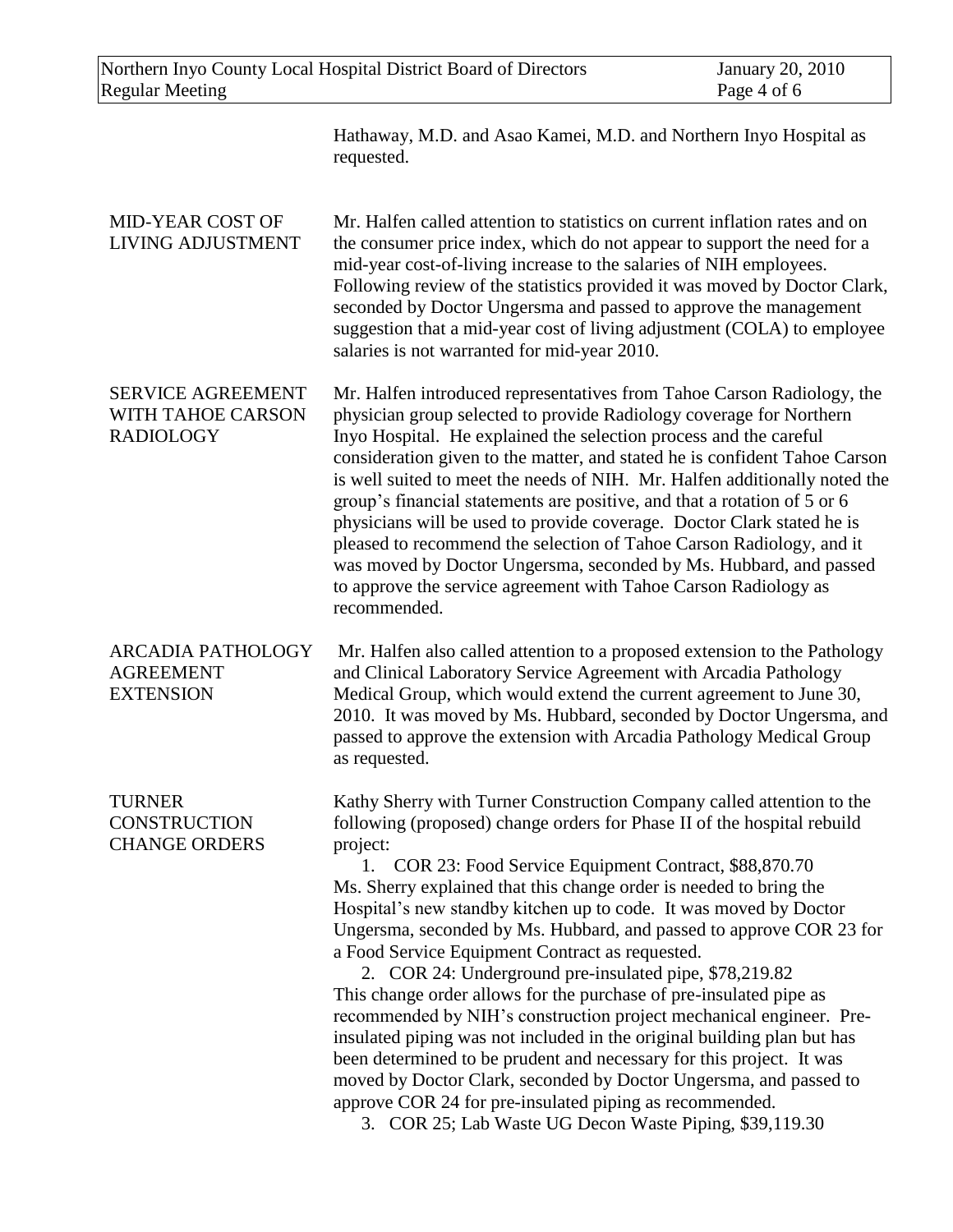|                                          | This change order allows for improvement being made to the system that<br>will be used for disposal of Laboratory Department waste. It was moved<br>by Doctor Clark, seconded by Ms. Hubbard, and passed to approve COR<br>25 as recommended.<br>4. COR 26: Additional trades, \$148,653.34<br>This change order allows for additional equipment, materials, and labor to<br>be performed by RHP Mechanical, which was not included in the original<br>construction project budget. It was moved by Doctor Clark, seconded by<br>Ms. Hubbard, and passed to approve COR 26 as requested.                                                                                                                                                                                                                                                                                                                                                                                                                                         |
|------------------------------------------|----------------------------------------------------------------------------------------------------------------------------------------------------------------------------------------------------------------------------------------------------------------------------------------------------------------------------------------------------------------------------------------------------------------------------------------------------------------------------------------------------------------------------------------------------------------------------------------------------------------------------------------------------------------------------------------------------------------------------------------------------------------------------------------------------------------------------------------------------------------------------------------------------------------------------------------------------------------------------------------------------------------------------------|
| <b>BOARD MEMBER</b><br><b>REPORTS</b>    | Mr. Watercott asked if any members of the Board of Directors wished to<br>report on any items of interest. Doctor Ungersma gave a report on the<br>Association of California Healthcare Districts (ACHD) Leadership Day,<br>and updated the Board on the progress of various ACHD projects. Mr.<br>Watercott expressed his appreciation of Doctor Ungersma's dedication to<br>ACHD and thanked him for serving as a member of the ACHD Board.<br>Doctor Ungersma additionally mentioned the NIH Board might consider<br>conducting an annual self-evaluation, a concept discussed at the ACHD<br>meeting.                                                                                                                                                                                                                                                                                                                                                                                                                        |
| <b>OPPORTUNITY FOR</b><br>PUBLIC COMMENT | In keeping with the Brown Act, Mr. Watercott again asked if any<br>members of the public wished to comment on any items listed on the<br>agenda and/or on any items of interest. Medical Staff Coordinator<br>Maggie Egan stated the Northern Inyo Hospital Foundation's fundraising<br>event "Groundhog-A-Go-Go" will be held on February 6 at the Tri-<br>County Fairgrounds.                                                                                                                                                                                                                                                                                                                                                                                                                                                                                                                                                                                                                                                  |
| <b>CLOSED SESSION</b>                    | At 7:04p.m. Mr. Watercott announced the meeting was being adjourned to<br>closed session to allow the Board of Directors to:<br>A. Hear reports on the hospital quality assurance activities, and hear a<br>report from the Medical Staff Executive Committee (Section<br>32155 of the health and Safety code, and Government Code<br>Section 54962).<br>B. Confer with legal counsel regarding claim filed by John Nesson<br>M.D. against Northern Inyo County Local Hospital District and<br>other Defendants (Government Code section 54956.9(a)).<br>C. Consider employment, evaluation of performance, discipline or<br>dismissal of a District employee (Government Code Section<br>54957).<br>D. Confer with legal counsel regarding application to present a late<br>claim against Northern Inyo County Local Hospital District filed<br>by Steven Johnson and Elizabeth Monahan-Johnson (Government<br>Code Section $54956.9(a)$ ).<br>E. Conduct CEO Annual Performance Evaluation (Government Code<br>Section 54957). |